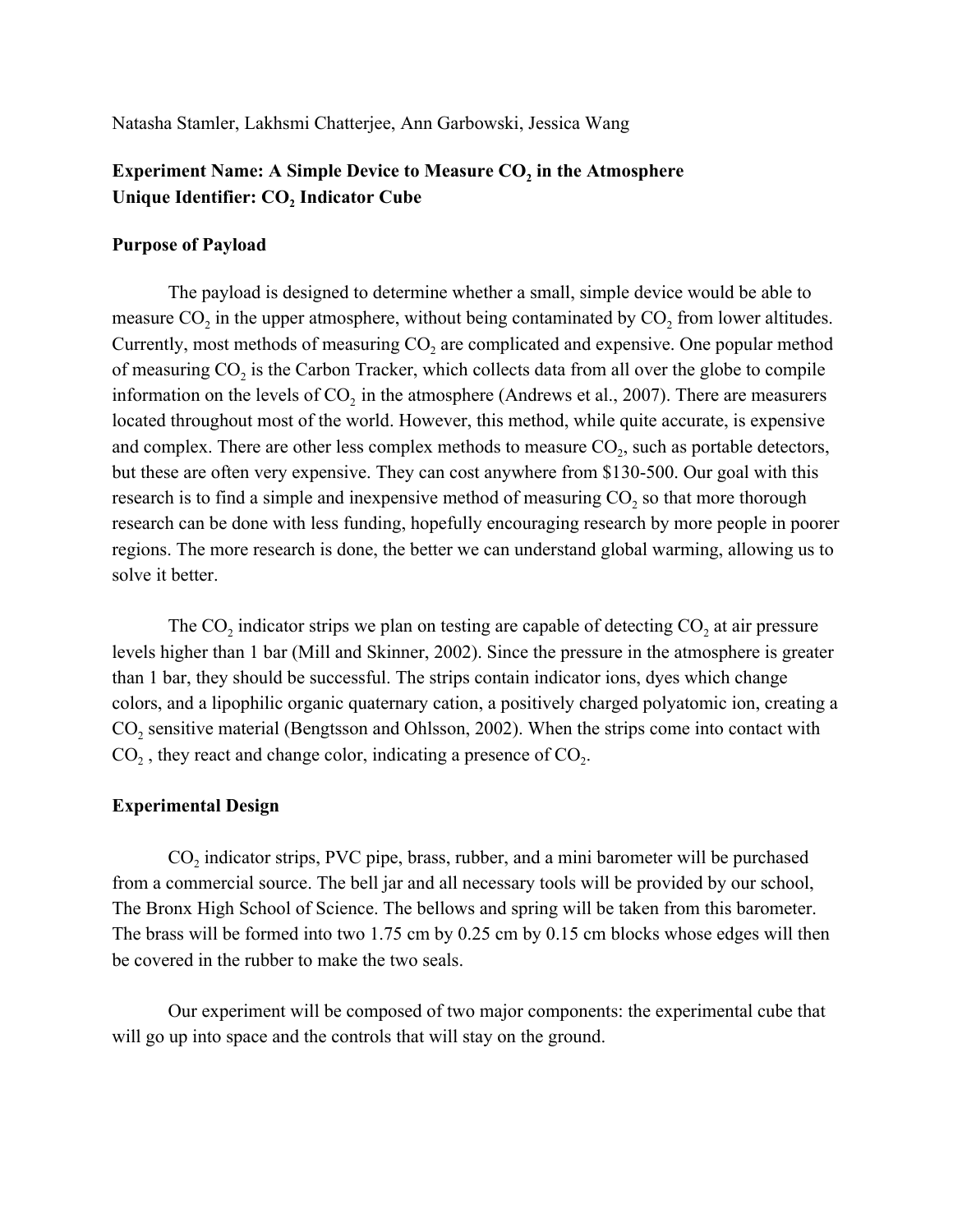Four  $CO_2$  indicator strips will be placed inside the experimental cube. A  $\frac{1}{2}$  cm radius hole will be drilled into one side of the cube. The bellows and spring from the barometer will be installed in a pole made of hollow PVC pipe under the hole. When the spring expands, it will contract the bellows, pushing the brass blocks towards each other to block  $CO_2$  from entering the cube. The edges of the brass blocks will be covered in rubber to minimize the amount of air entering the cube. Conversely, when the spring contracts, it will expand the bellows, pulling the brass blocks apart, allowing  $CO<sub>2</sub>$  to enter the cube. At ground pressure, the bellows will fully cover the hole, not letting any  $CO_2$  enter the cube. We hypothesize that if cube is brought up into the low pressure of the atmosphere, the blocks will separate and allow the  $CO_2$  indicator strips to accurately measure  $CO_2$  in the atmosphere, and if the cube is brought back down to the higher pressure earth, the blocks push together and seal the cube from detecting  $CO_2$ . This way, we would only get the results of how much  $CO<sub>2</sub>$  is present in the atmosphere and not on the surface. We formed this hypothesis based on what we know about the bellows and springs in a Bellow Pressure Gauge. As is seen in the diagram below, the springs and bellows are able to expand and contract based on changes in pressure.





**Fig. 1. Diagram of a Bellow Pressure Gauge 1**

<sup>1</sup> Webnesters Pvt.Ltd. Bellows. Instrumentation Today. 2011. [http://www.instrumentationtoday.com/bellows/2011/09/.](http://www.instrumentationtoday.com/bellows/2011/09/)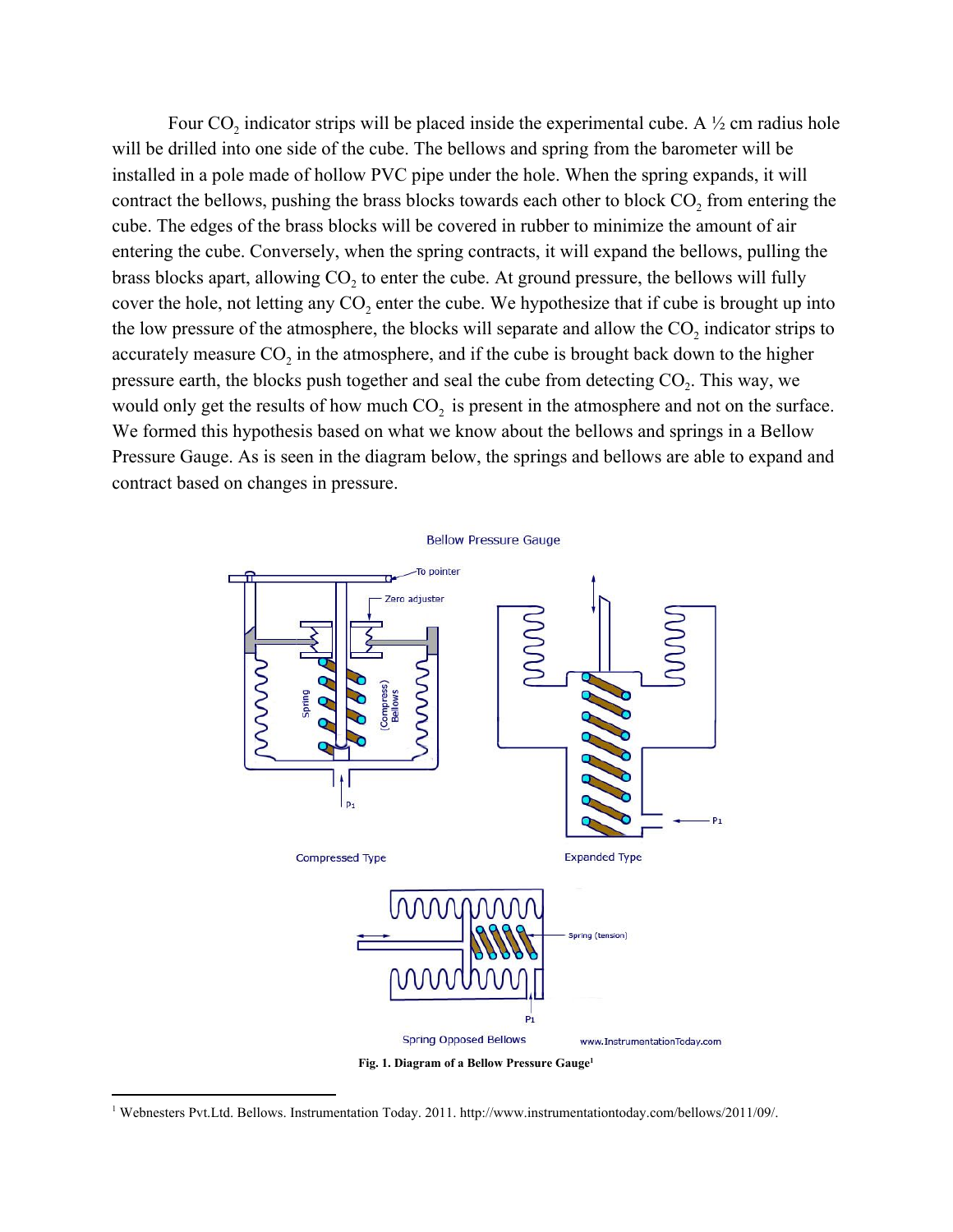In addition to the experimental cube, we would have two control cubes down on Earth. One, the sealed control, would remain sealed by the seals, the brass blocks coated in rubber, for the entire experiment to determine  $CO<sub>2</sub>$  leakage, and the other, the unsealed control, would remain unsealed for the entire experiment to measure just the  $CO<sub>2</sub>$  on Earth the have a comparison point for the experimental cube.

Prior to sending our cube up to space, we will test our experiment on earth to make sure all the components work as expected. We will leave a few  $CO_2$  strips in a  $CO_2$  heavy area to test and make sure they react with the gas. We will set up the bellows in a bell jar to make sure they contract at higher pressure. This will help ensure our experiment goes smoothly.



**Fig. 2. Three-Dimensional Model of Experimental Cube**

#### **Payload Analysis Plan**

Following the return of the experimental payload from space, the colors of the strips will be observed without adjusting the brass or rubber so that if even a partial seal was formed, it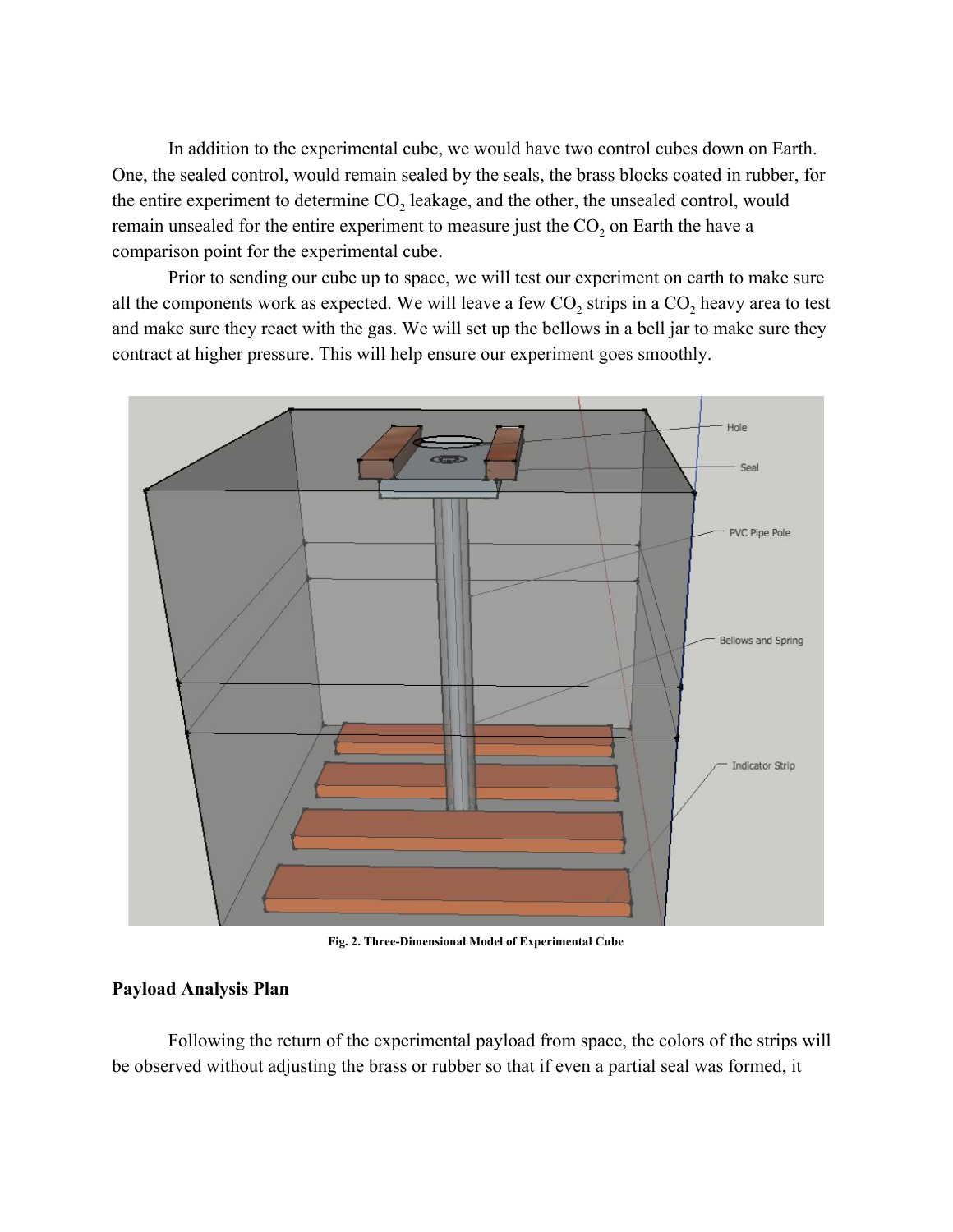would be preserved. We will compare the color of these strips to the color of the strips from the unsealed control cube on Earth.

If the colors of the experimental and control  $CO_2$  strips are very similar, the hypothesis would be refuted because the brass and rubber did not successfully seal the cube so the  $CO<sub>2</sub>$ strips in the experimental cube absorbed the  $CO_2$  from lower altitudes. If the colors of the  $CO_2$ strips are different, the hypothesis would be supported because the brass and rubber successfully sealed the cube, so the  $CO_2$  strips in the experimental cube only absorbed  $CO_2$  from the upper atmosphere and not from lower altitudes.

### **Communication Plan**

A tri-fold board conveying our results will be presented at the annual Bronx Science Research and Engineering Expo in May where over 3,000 students will attend in addition to families, faculty, community members, and local scientists.

An article about our research will be published in our school's bi-weekly newspaper, *The Science Survey*.

A segment on our school's weekly news program, *Wolverine TV*, will feature our results and experiment to convey their significance to the rest of the student body.

A large poster article describing what we have done will be put up in the main hallway of our school, where thousands pass by every day.

Our project will be mentioned in our school's weekly news email sent to students and parents, *Next Week In Preview*.

## **Works Cited**

- Arlyn E. Andrews, Lori, M. P. Bruhwiler, Thomas J. Conway, Adam I. Hirsch, Andrew R. Jacobson, Maarten C. Krol, Kenneth Masarie, John B. Miller, Wouter Peters, Gabrielle Petron, James T. Randerson, Colm Sweeney, Pieter P. Tans, Paul O. Wennberg, Guido R. van der Werf, Douglas E. J. Worthy. 2007, "An atmospheric perspective on North American carbon dioxide exchange: CarbonTracker", [PNAS, November 27, 2007 , vol.](http://www.pnas.org/cgi/content/abstract/104/48/18925) [104, no. 48, 18925-18930.](http://www.pnas.org/cgi/content/abstract/104/48/18925)
- Nils Bengtsson and Thomas Ohlsson. Minimal Processing Technologies in the Food Industries, 5.19 Oxygen and Carbon Dioxide Indicators, p.108-110. Boca Raton: CRC, 2002.